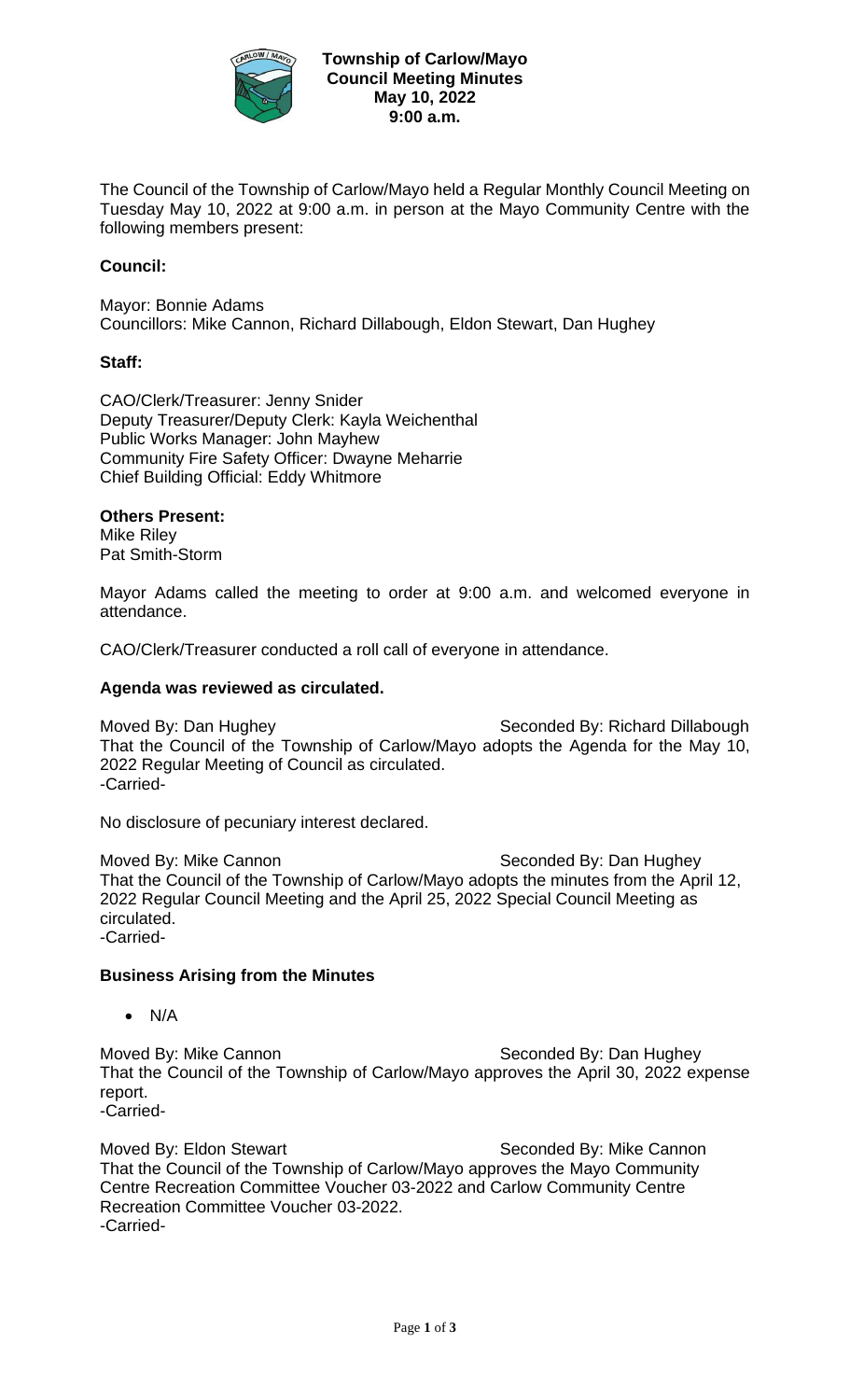

**Township of Carlow/Mayo Council Meeting Minutes May 10, 2022 9:00 a.m.**

Moved By: Richard Dillabough Seconded By: Dan Hughey That the Council of the Township of Carlow/Mayo receives the Administrative Report on the 2022 Annual Budget. -Carried-

Moved By: Dan Hughey Noved By: Eldon Stewart That the Council of the Township of Carlow/Mayo receives the monthly Building Department Report as information only, as submitted by the Chief Building Official. -Carried-

Moved By: Mike Cannon Seconded By: Dan Hughey That the Council of the Township of Carlow/Mayo receives the monthly Fire and Emergency Management Report and attachments as information only, as submitted by the Community Fire Safety Officer/Community Emergency Management Coordinator. -Carried-

Moved By: Richard Dillabough Seconded By: Dan Hughey That the Council of the Township of Carlow/Mayo receives the monthly Public Works report as information only, as submitted by the Public Works Manager. -Carried-

Moved By: Richard Dillabough Seconded By: Dan Hughey That the Council of the Township of Carlow/Mayo accepts the reports of committees including Arena Minutes as circulated. -Carried-

## **Other Business**

Moved By: Richard Dillabough Seconded By: Eldon Stewart That the Council of the Township of Carlow/Mayo accepts the OPP -Police Services Boards Report and the Calls for Service report circulated. -Carried-

## **Information Correspondence to be Actioned of Filed**

## **Correspondence was reviewed and discussed as circulated.**

Moved By: Richard Dillabough Seconded By: Eldon Stewart That the Council of the Township of Carlow/Mayo agrees to receive and file the following correspondence: • Item no. 15 – a to k inclusive

-Carried-

**By-Law** Deferred to June14, 2022 Council Meeting **16-2022** Being a By-Law to amend By-Law 18-2020, being a By-Law for Governing the Calling, Place and Proceedings of Meetings of the Municipal Council for the Township of Carlow/Mayo

-Carried-

**By-Law** Moved By: Richard Dillabough Seconded By: Eldon Stewart<br>17-2022 Being a By-Law to establish the revenue and expenditure estimates **17-2022** Being a By-Law to establish the revenue and expenditure estimates for the municipality and to provide for the adoption of the levy and tax rates for 2022 and to further provide for penalty and interest in default of payment thereof for 2022.

-Carried-